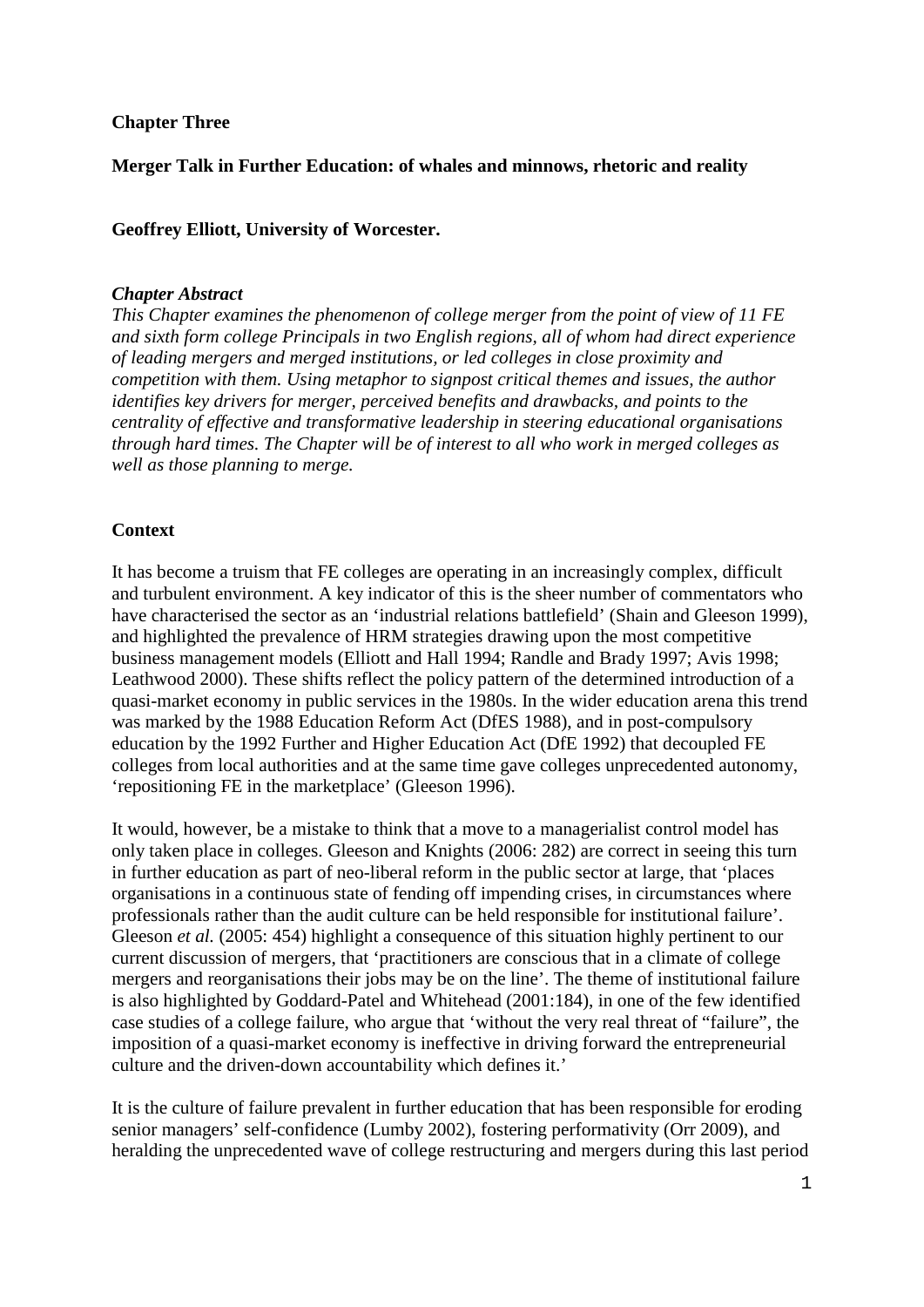(Welham 2015). In this chapter, I suggest that this turmoil has significantly rebased colleges and their systems towards unstable, loosely coupled organisations, often unable or unwilling to resist market forces, and that the critical factor in determining institutional success or failure is college leaders' ability and capacity to transform their organisation in response.

Investigating entrepreneurial leadership in the public sector, Currie et al. (2008) describe how staff would 'tread warily in proposing and implementing change' and 'blocked rather than supported innovation' in a context of sector reconfiguration, noting that these tendencies were particularly exacerbated in conditions where financial crisis and subsequent merger risk represented immediate threats to jobs. We should note here that it is this removal of a public sector safety net for colleges that should lead us to speak of a market, rather than a quasimarket, operating in further education, and that mergers, and consequently the closure of some colleges, is evidence of a *real* market at work (see Smith 2007 for a discussion of markets and quasi-markets in an FE context, in which a 'funding driven attitude … dominated the management ethos of the College and its culture' p.56).

In their study of FE and the masculine / managerialist subject, Kerfoot and Whitehead (2000, 198) utilise the graphic metaphorical phrase 'Darwinian scramble for survival' to describe FE college ethos. What is interesting about this characterisation is that the Darwinian notion of the survival of the fittest clearly carries with it the idea of weaker FE colleges ceasing to exist – in effect that is what has happened through the mergers and dissolutions that have become commonplace in the sector.

## **Boundaries**

The question of institutional boundaries, how they are made, sustained, and changed is a neglected field of study in post-compulsory education. A notable exception is Bathmaker *et al.* (2008) who, in their study of FE colleges that offer HE, draw upon Mintzberg's (1979) notion of the professional bureaucracy to explain how these institutions maintain highly structured organisational systems through the 'irresistible momentum of bureaucratisation' (Bathmaker *et al.* 2008: 130). However, they note that as markets penetrate post-compulsory education, 'operating environments are becoming more unstable, and arguably, less professional' (p.130). They introduce the idea of a 'boundary paradox' (p.135), giving the example of dual sector colleges that may find duality associated on the one hand with dependence and difficulty due to validation and/or funding reliance on an HE partner, but with permissiveness and permeability on the other, so that through HE partnerships, FE Colleges can extend the markets they work with and create progression agreements. Extending college boundaries in this way can be thought of as horizontal boundary management. Examples would be course progression agreements between colleges and universities (upward), access initiatives between colleges and schools (downward), consortium arrangements for curriculum delivery, either vocational or academic (parallel). Much of the extant literature on boundaries in post-compulsory education focuses on these kinds of horizontal boundary maintenance and management, the benefits for learners, and frequently the professional and identity concerns these relationships bring with them. On the other hand, there is a paucity of literature on vertical boundary management, where college leaders, for a variety of reasons, opt to dissolve and merge with another organisation, usually a larger and stronger college – hence our allusion to whales and minnows (actually a quotation from one of the participants in the research).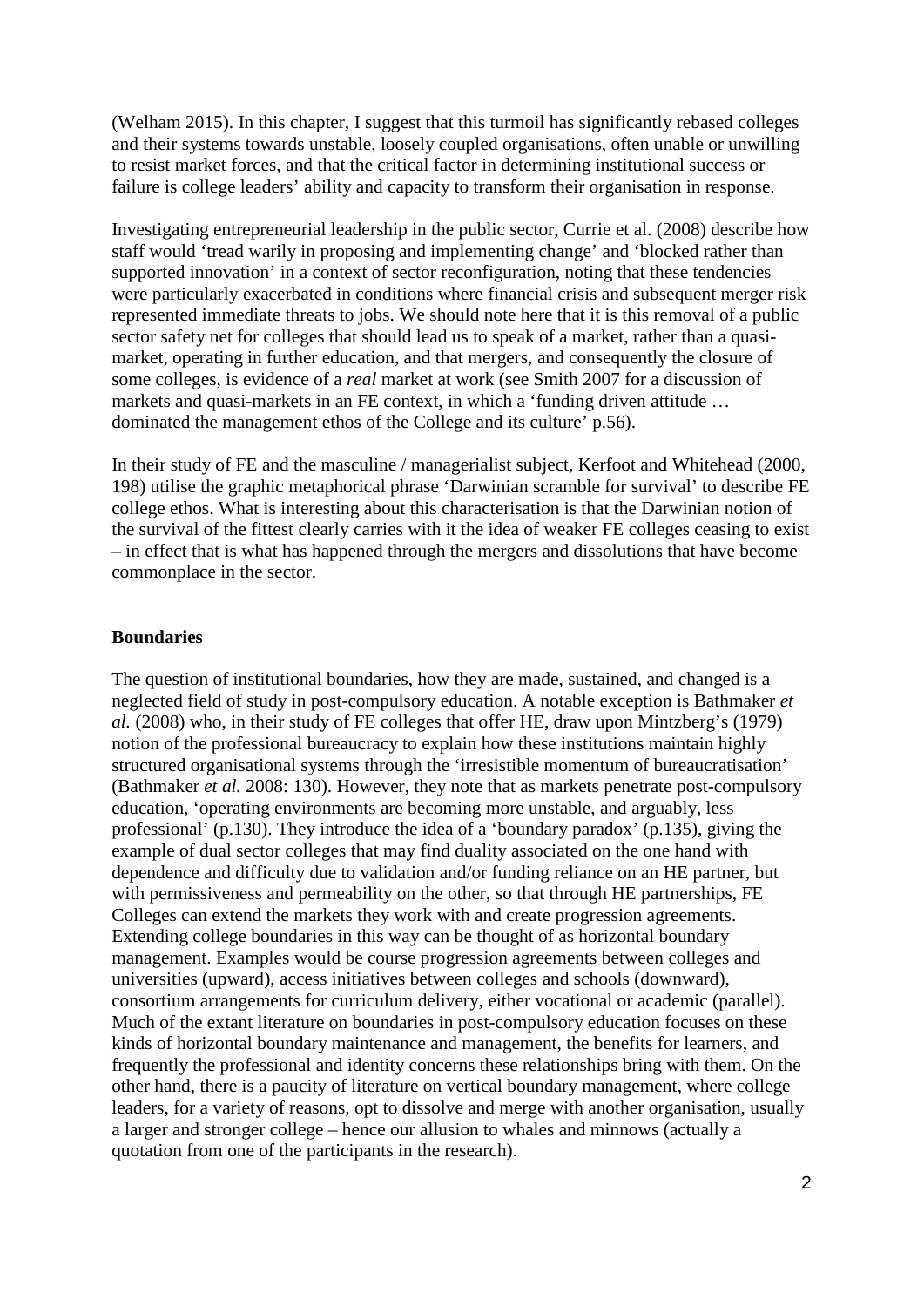This contrast between barriers and possibilities is echoed in Withers' (1998: 55) findings from his study of FE Principals and incorporation, where 'the post-incorporation college has increased constraints and opportunities which require managers to be increasingly far-sighted and inspirational in their role of leading their colleagues through the potential difficulties'. Stoten goes further to suggest that there is 'evidence to suggest that the "institutional model" is increasingly under threat from alternative conceptions of organisational decision-making and resource allocation' (Stoten 2011: 156). These are crucial observations, and ones which we strongly endorse, since all our work in this area demonstrates the centrality of leadership capacity to successfully negotiating adverse political and material circumstances. On the other hand, it can be argued that institutions are, of their nature, resistant to environmental influence, or at least robust in response to external threats. Most studies that take this line refer to a kind of institutional glue that operates through hierarchies, bureaucracy, management systems, institutional strategy and corporate culture as a sustaining force, enabling the institution to adapt and change but, crucially, survive turbulent change forces; however few would go so far as Weber's notion of 'stahlhartes Gehouse' or an 'iron cage' of bureaucracy, rationalism, modernism, capitalism, in short the modern world sustained by a concentrated mix of technical expertise, efficiency and accountability systems (Weber 1905, 182) .

#### **Loose coupling**

These intellectual traditions have permeated educational thinking to the extent that particular orthodoxies have become routinely absorbed into contemporary discourse as taken-forgranted assumptions. However not to question the way in which organisations inter-relate and the balance of autonomy and agency on the one hand with constraint and regulation on the other, is I believe to misrepresent the complex dynamic of social, political, cultural and economic interactions in post-modern societies. As a counter-thinker who challenged the prevailing technical-rationalist closed systems approach of his time, Karl Weick (1976) stands out as an educationalist contrarian. Writing 40 years ago, he challenged the dominant paradigm that analysed organisations and their systems through the Weberian lens of dense tight linkages. Instead, Weick adopted the idea of 'loose coupling' as a sensitising device to 'tutor our judgement' (Stenhouse 1979) so that we notice and question things that had previously been taken for granted. This idea of challenging researcher assumptions remains a crucial aspect of critical theory to this day, and can help us understand different and differing orientations within a complex field. For us, the significant contribution of Weick's notion of loose coupling is that it draws attention to what he terms the 'sub-assemblies' that hold institutions together. These are predominantly grouped around the technical core of the organisation – what it is for, its scope, its personnel – and the authority of office – positions, responsibilities, rewards and sanctions. Loose coupling between these elements is held to account for unanticipated consequences, plans that go wrong, disconnect between staff and students or practitioners and managers. It is my contention that college leaders who fail to manage their boundaries well, and/or recognise that loose coupling is a highly significant variable influencing culture, ethos, and realisation of institutional values, mission, goals and strategy, create a vacuum that, in today's highly politicised and deeply competitive landscape, begs to be filled. One of the strengths of Weick's analysis is that he combines theoretical speculation with everyday observation, for example drawing attention to the human tendency to over-rationalise behaviours and activities and 'to attribute greater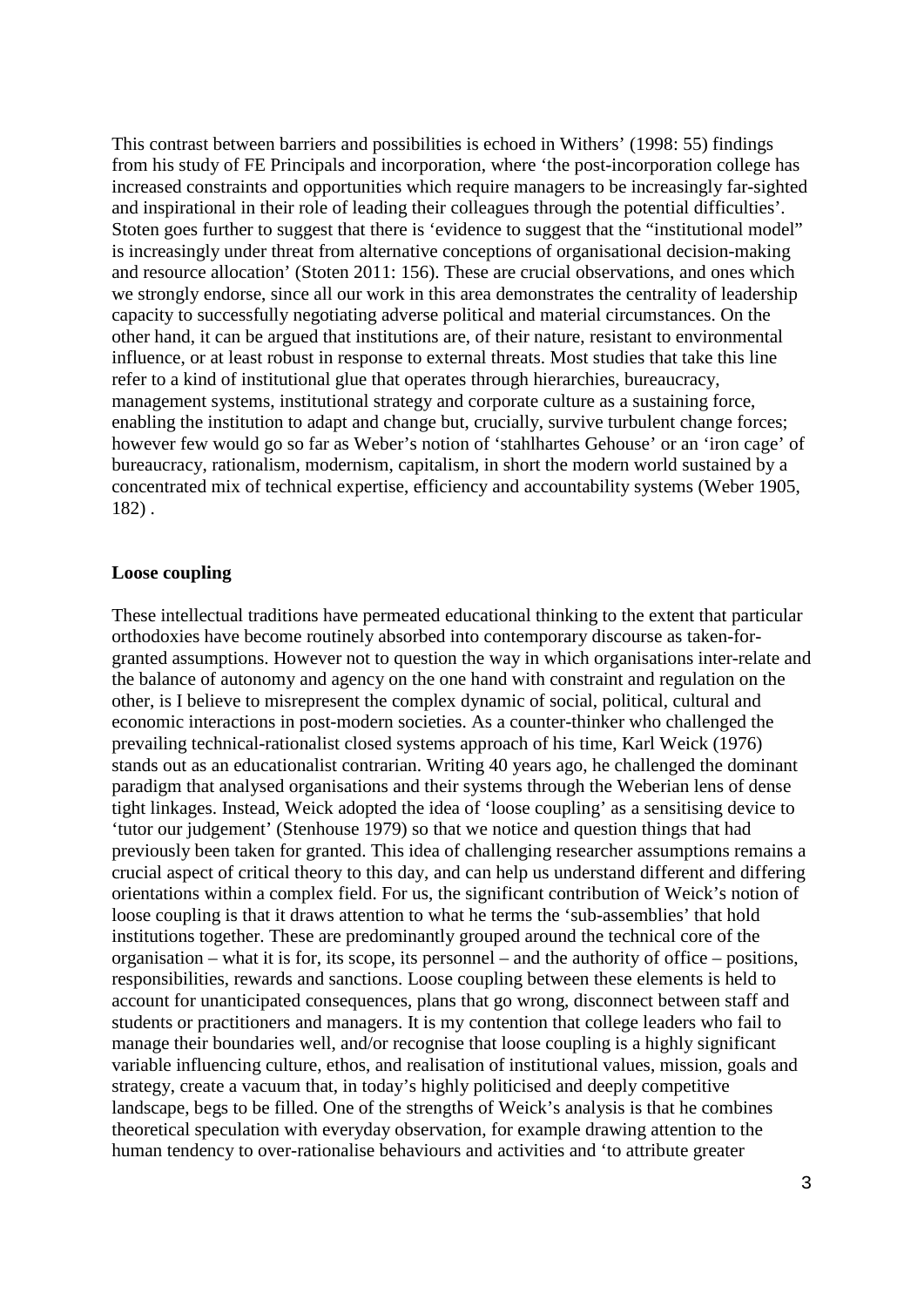meaning, predictability, and coupling among them than in fact they have' (Weick 1976, 9). The implication of this analysis is that college leaders who underestimate the power of external regulation or market forces, and overestimate the solidity of their institution with all its hierarchies and structures, lay themselves open to ambush and unanticipated consequences – set adrift in a loosely coupled and highly perilous educational marketplace. Finally, Weick directs us towards an appropriate research methodology for identifying and explaining loose coupling, viz. one that is contextually sensitive and rich in detail, exploring the lived experience of participants. He also highlights the benefit of comparative, longitudinal and case studies that can compare similar phenomena in different contexts.

In this study, the participants are an opportunity sample of 11 FE and sixth form college principals in two English regions, including one private provider that was at the time of the research embedded in a community college. Many of the Principals had direct experience of leading mergers and merged institutions, or led colleges in close proximity and competition with them. The Principals were interviewed during the summer of 2013, a period that had seen a sharp acceleration in college mergers both locally and nationally. The focus of the wider study which has prompted this chapter is specifically upon leadership, signalling a break with much of the research literature studying change in the post-compulsory education sector post-incorporation, which has concentrated on management rather than leadership. As Iszatt-White et al (2011) have noted, although 'Over recent decades, the study of leadership has produced a swathe of theories, models and prescriptions for would-be leaders….There is little leadership wisdom, either original or adaptive, aimed at the post-compulsory learning and skills sector, however (p1). I believe there are a number of reasons for this. Most of the literature on how colleges are run has identified what is frequently termed 'new managerialism' that is characterised in overwhelmingly negative terms, associated with strict financial management, efficient use of resources, extensive use of quantitative performance indicators, development of consumerism and the discipline of the market, accountability and the assertion of 'the manager's right to manage' (Randle and Brady 1997, 230).

Second, with some exceptions including the work of the Centre for Excellence in Leadership at Lancaster (see for example Jameson and Andrews 2008), and Jameson's earlier work with FE Principals (2006a), there has been relatively little written about good leadership in postcompulsory education, a paucity of ethnography and case studies of well-led institutions, and a legacy of educational leadership work that is of questionable veracity that overly emphasises personal aptitudes and styles rather than leadership in situated educational contexts, or in any sense transformational.

Third, much of the literature in this area locates FE management shifts within the wider context of public sector management, even though since 1992 further education colleges have been incorporated institutions, outwith local authority control – albeit still dependent upon government contracts for their principal funding source (Currie et al. 2008; Gleeson and Knights 2006).

Fourth, there has been an enduring dualism, both in the literature and in practice, between managerialism and professionalism, signifying a conceptual separation between tutors, lecturers and other practitioners on the one hand, and those in senior positions, seldom conceived as practitioners, on the other, resulting in an unfortunate and often unquestioned taken-for-granted cultural landscape of further education in which two tribes go to war, in other words, a simplistic dualism between managers and the managed.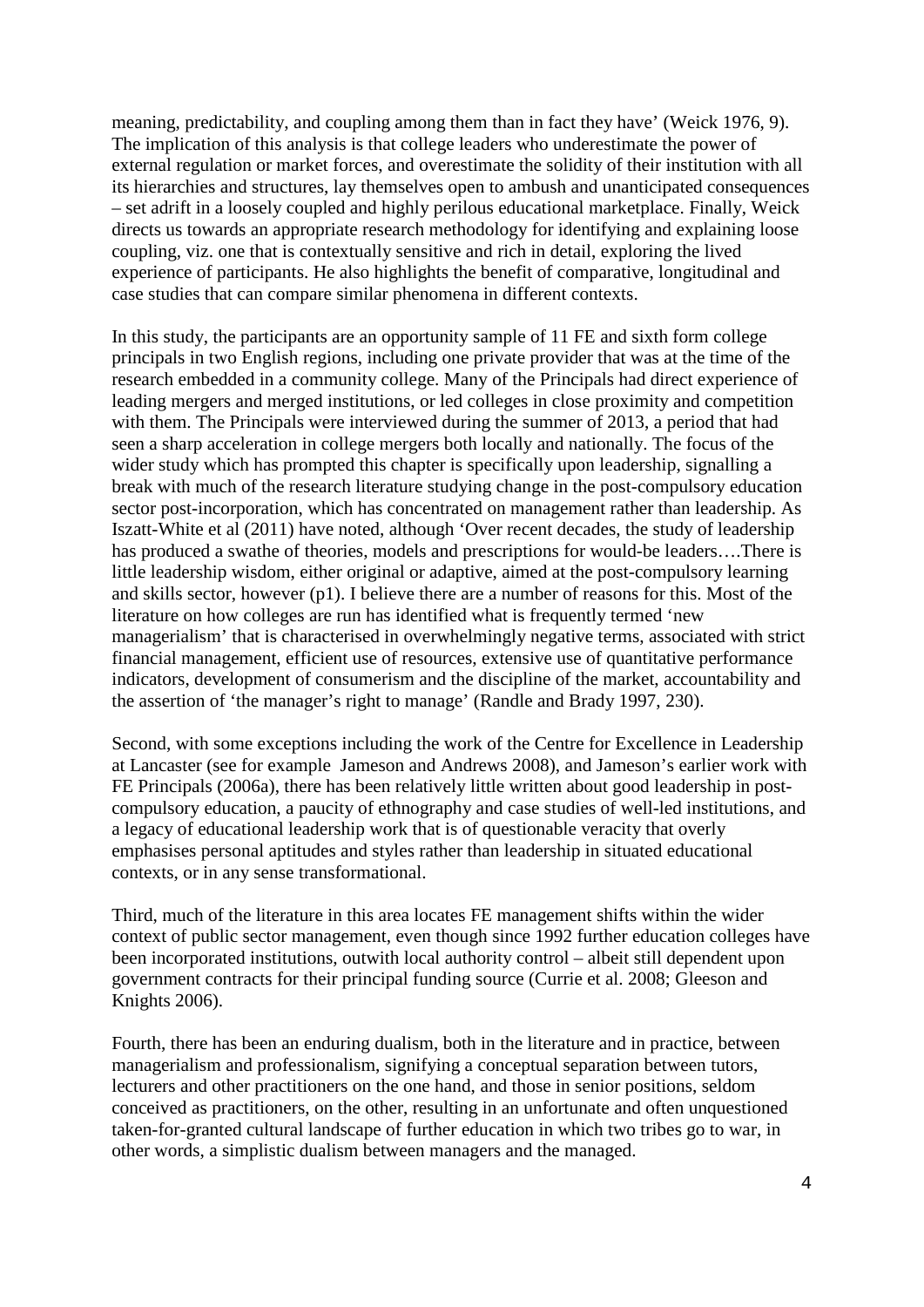Having laid these theoretical foundations, we can now explore how a group of FE Principals imagine and experience organisational maintenance, change, transformation and, ultimately, survival. These are big questions, since institutional condition, readiness and direction has a huge impact upon the human condition in those organisations, and one of the principal skills of those who lead is to manage transformation in ways that do not fracture and disrupt educational outcomes (Elliott 2013).

# **Metaphors**

It has been correctly deduced that metaphors in use are an invaluable way of uncovering ethos,culture (Semino 2008) and hidden assumptions (Jameson 2006b), and we felt that a study of those in use by our sample of Principals (referred to below as P1, P2 etc.) was likely to be especially illuminating in the highly charged political environment of contemporary post-compulsory education. They frequently made use of metaphors to characterise the economic and policy environment they found themselves in. In particular, we were interested in how metaphorical language might direct us to the questions of the day in their thinking about the possibility of merger. We surmised that this in turn might direct us to critical themes for our analysis of the reality and rhetoric of merger in current post-compulsory education.

The most significant metaphor in place throughout the interview data in our study is that of the market in education. This manifested itself overwhelmingly as both positive and negative in the mind of most Principals. For example, a negative consequence is the unnecessary duplication of the curriculum offer. A positive consequence is the capacity to compete and grow the college business, sometimes through merger, of course.

Formerly in England, FE colleges were governed and macro-managed by the local education authority in which they happened to be situated. A process of curriculum planning, for what was at the time known as advanced and non-advanced further education, was overseen by the authority officer responsible for the sector, involving the Principals and senior teams of the colleges concerned. Following incorporation of the sector in 1992 these processes were abandoned and colleges were left to position themselves in an increasingly competitive educational marketplace (Elliott and Crossley 1994).

The most frequent metaphorical allusion our sample of Principals made was that of fighting and conflict and survival. P 1 speaks of 'the sixth form colleges … have fought off two or three merger proposals', and maintains that the college has 'been able to very much survive because of our quality and popularity'. P 2 speaks of having to 'weather the financial storm and come out the other end stronger'. P 3, talking about the local context, tries to understand 'the relationship of the whale to the minnow' and suggests that sometimes 'being eaten is a good thing you know, maybe'. P3 presents a rationale for seeking partnerships as 'obviating a threat', and characterises the growth of multi academy trusts and teaching schools as 'a Jurassic Park with a lot of big beasts developing'. P7 uses a similar idea: 'colleges either get themselves into trouble from a financial perspective or from an OFSTED/quality perspective, then other colleges will be predatory and take them over'.

All the Principals used the notion of stakeholders to describe different groups affected by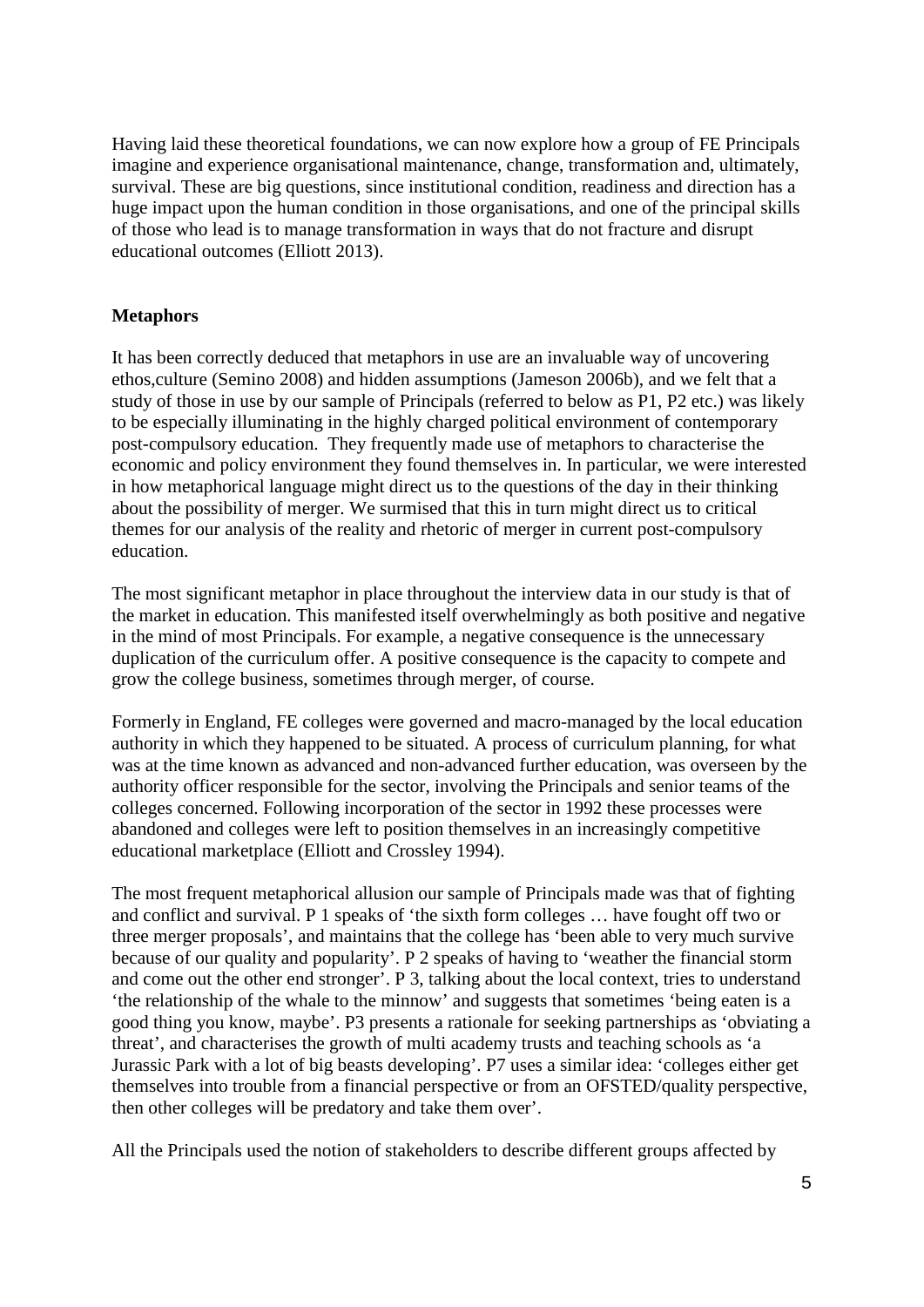their college including students, employers and the community. In talking about mergers, their language frequently draws upon an economic lexicon, including words and phrases such as 'diseconomies of scale' (P4), 'funding driven' (P6), 'financial failure' (P8), 'financial storm (P1), 'increasing their profitability' (P7), financial mess (P2), invest in the right people' (P4), 'driven by funding (P10), 'adjust your base as any other business would do' (P11). Often, the language used to describe the consequences of merger revolves around power and control: 'The drawbacks are that you lose focus, you lose identity, you lose control' (P10). Often, Principals talked in terms of processes and change being driven: 'to drive that skills agenda' (P2); 'driving the future shape of educational pathways' (P4); 'we are financially driven' (P5); strategic options review is 'partly driven by funding being decreased year on year'. In the next sections we explore in more detail some of the themes underlying the range of market oriented metaphors that emerge in the interviews

#### **Sustainability**

Institutional size and finance – often expressed in terms of sustainability - are a continually recurring theme for the college leaders in our sample. The first Principal we spoke to alerted us to how prevalent this concern was: 'you will hear this from some of the other FE people you speak to that there is a critical size of budget for an FE College, certainly' (P1). Some of the institutions led by our sample were small general further education colleges, which one Principal judged 'in terms of long term sustainability, you know, I don't think it can remain as a standalone institution' (P6). Sometimes the argument to grow through merger was expressed in terms of economies of scale: 'some of the facilities are quite expensive so for them the economies of scale and efficient use of resources are a big incentive plus obviously all the cross college cost centres such as HR, finance and so on can be centralised for them, it's a big issue' (P2). This Principal actually put a figure on the minimum turnover believed required to survive the new funding arrangements for FE: 'colleges with a turnover of less than £30M are looking to work together to create something bigger than that because they believe there will be a chance of coping better with the circumstances we are in' (P2). Sometimes, though very much in the minority of cases, financial savings were associated with an improved educational offer. P10 was in no doubt that 'merger is being driven by funding because I think in FE funding per student has been going down, certainly for institutions like us which have quite a high level of funding because we do very full programmes and they're expensive programmes because you've got workshops and things like that'. Aware that merging in order to strengthen a college's financial position can appear to be a negative motivation, P5 urges caution in interpreting what some college leaders say about merger: 'people are very quick to say, oh it's all about developing services and strategic alliances and reaching communities, but I don't really believe a lot of the rhetoric around that, I think it's predominantly financial'. Hence the allusion in our title to rhetoric and reality. Another Principal also urged caution in interpreting other Principals' motives in partnerships: 'their real objective isn't to work in partnership, their real objective is to try and see if they can engineer a situation where they can take that college over, that's all it would be' (P7).

### **Quality**

Quality, within a highly regulated standards system such as OFSTED, is of course very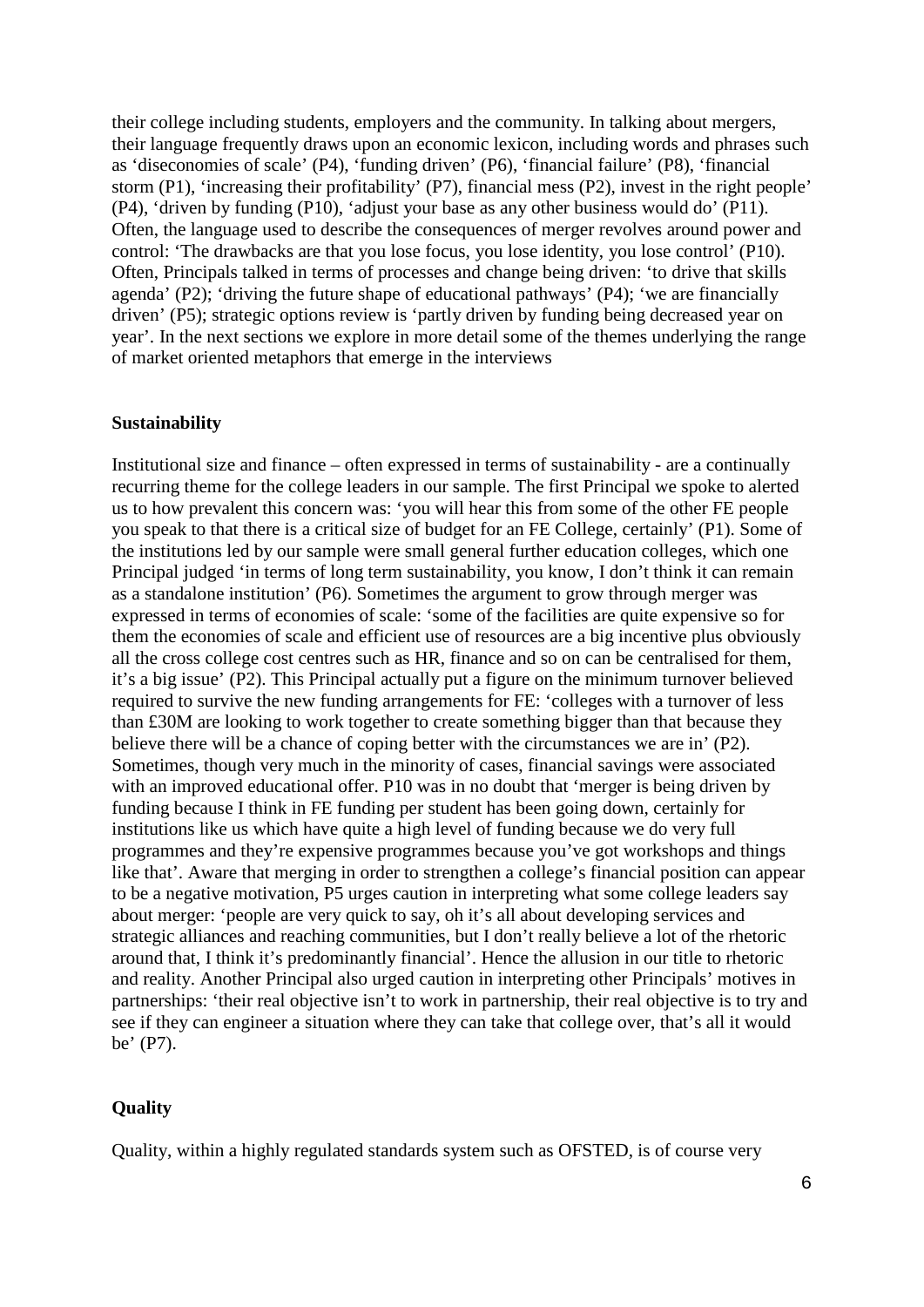closely linked to finance and funding, since poor inspection outcomes are inevitably sooner or later associated with reduced funding. This Principal argued that it is predominantly failure in one of these areas that brought about college mergers: 'I think too many mergers have been done where, there's been an element of failure, or financial, so it'll be quality failure or financial failure and I can think of very few instances of two colleges coming together for real strategic reasons' (P8). For another Principal, merger creates a danger of deflection from the college's mission and purpose, not least the quality of its offering: 'there are plenty of colleges that seem to have merged and grown enormously and then lost the focus on what colleges are there to do which is teach, teach young people and so that they can succeed in their studies and there's, so much energy goes into all the corporate, the changes to the corporate services that they can lose out on quality and there's some very good, if you know anything about FE, there is some very good examples of disastrous OFSTED results in very large colleges where there has been a lot of merger activity' (P5). Finance and quality are similarly conflated in this Principal's mind: what you've got is a lot of colleges being in financial difficulty, sometimes in quality difficulty, and the two are not always unrelated, who are saying this can't go on, help, how do we get out of this mess?' (P2). Similarly, another Principal observes: 'The other motive which has been behind at least one merger of two sixth form colleges has been quality issues where financially the college which was significantly underperforming was financially reasonably stable but it was management and quality that were the issues there and the best way for that college to improve was to merge with a much much stronger, reasonable local college' (P1).

#### **Community**

By community we mean the local community served by the college. As noted above, we were alerted by some Principals to a tendency for their colleagues to ascribe higher motives than the business considerations that appear to be driving merger. It is likely that the current requirement for colleges that wish to merge to carry out a local consultation process also prompts foregrounding of local concerns. However, it was not possible for this study to test how genuine expressions of community interest were. What is clear though is that the subject was frequently raised by our sample, with almost every Principal identifying community interest as a core concern in considering the future strategic direction of the college. For these two Principals, the interest of learners should be predominant: 'For me the motive (for merger) ought to be improving quality and improving the opportunities for students' (P1). P2 concurs: 'the primary issue always has to be to look at what the organisation is for, and how you can fulfil that … it should always be driven by improving what's available for the people to learn irrespective of anything else'. Another Principal emphasised the importance of locality: 'Our focus is about providing a very strong local presence' (P4) whilst another inserts an historical dimension: 'the danger (of merger) is the bigger colleges then stop serving the community, you know, in the holistic way that it did in the past' (P5). A number of Principals alluded to the disruption that mergers often bring about: 'it's a lot harder than people think to bring, you know, bring two different organisations together and there can be a lot of sort of dislocation that comes about through that and I suppose people perhaps spend too much time focusing on the mechanics of the merger and perhaps take their eyes off the ball in terms of, you know, the real objectives of the organisation' (P9). Another Principal concurs: 'mergers are very disruptive, you know, they really turn the place upside down, so you've got to have a really good reason for doing it' (P10). Disruption also applies to the curriculum offer: 'the downside would be that as a result of merger that services are taken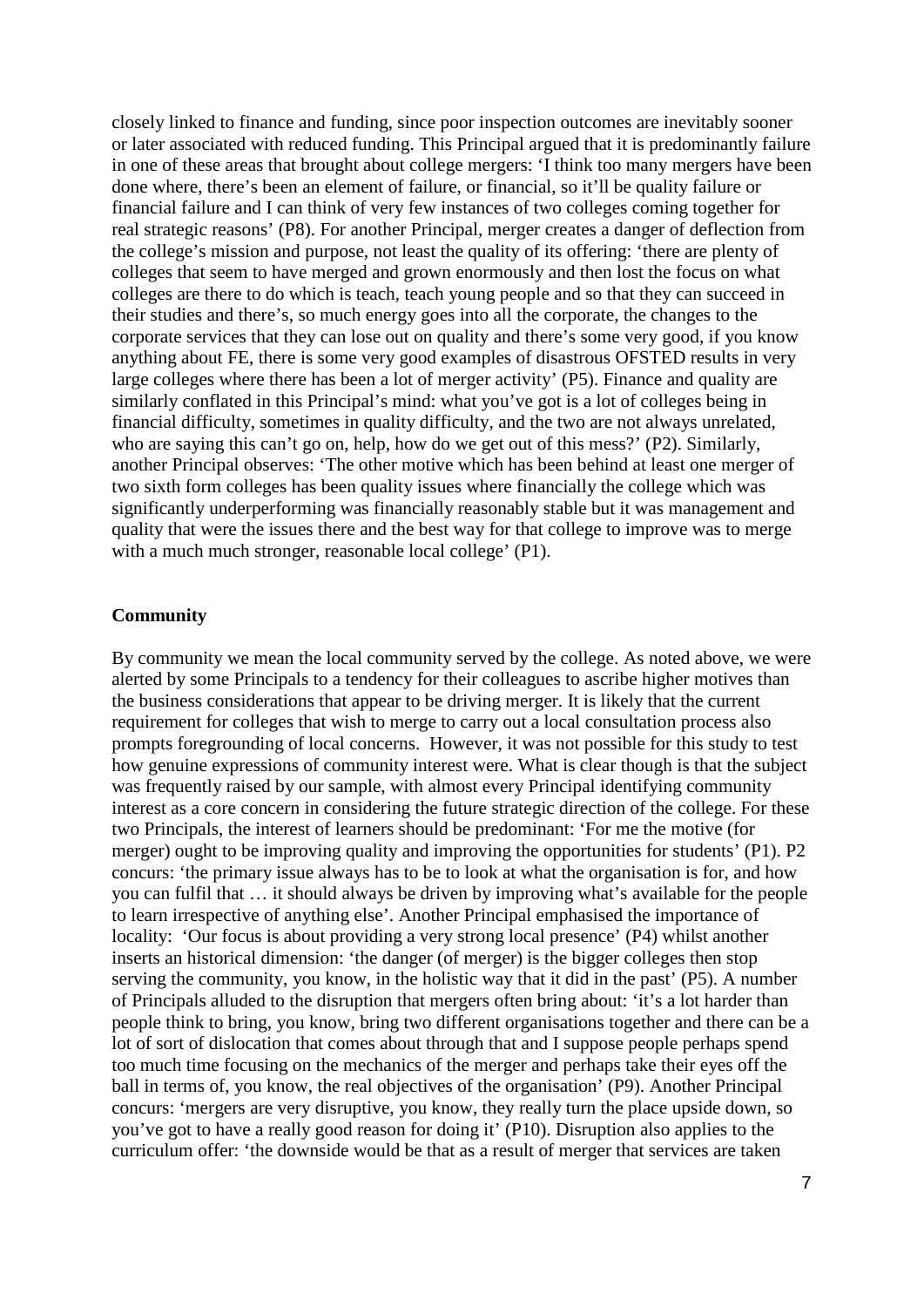away, the provision is stripped or placed elsewhere' (P6). One Principal expressed the strongest opposition to merger of all our sample: 'I don't see any short-term, medium term benefits actually. I think they are immensely destabilising for an organisation. Colleges are basically local organisations. And now if there's no purpose to that organisation then you need to address that and rationalise the organisation. If there is, then get on with it and do it really. Merging is probably avoiding the core issues. If an organisation, isn't financially, educationally viable when…how can someone else change that?' (P11).

# **Policy**

All of the Principals in the sample referred at some point to education as a market, suggesting that colleges are now more subject to market forces, which had, for them, both positive and negative elements. For this Principal, there will be casualties created by the new more flexible arrangements that lower barriers to merger: 'So, this government believes in market forces, so we are moving into a market forces world in education of this type and there will be blood, you know, there will be, because there are organisations with the aspiration to do it, who either won't make it or they'll make it' (P3). Another Principal fully embraced the freedoms and potential for joint working and collaboration that he identified as associated with a market in education '... a federated model, I could see that being interesting in terms of an umbrella for shared services for HE/FE/UTC's other academies, could come under that umbrella and I think there are, to get efficiencies and economy, yes' (P4). Similarly, another Principal welcomed the new policy context in which the former power of government agencies and quangos is reduced: 'what happens is that the college, that the new scheme, the new system is that the governing board of the college will look for appropriate partners, so there is no, in days gone by some governing agency used to broker and point score and interfere and now it's really the colleges strike up their own relationships themselves, so there are other opportunities' (P5). Another Principal suggested that where government had influence its policy is confused: 'In five years, a hundred colleges have gone, and I don't know any of them have been closed down so therefore they have been merged …. But this is where the policy and strategy is contradictory because on the one hand government will say colleges are too big and then, that's not what they want, but on the other hand they're quite happy for colleges to be taken over or merged when there's an issue' (P7). Another Principal could identify no policy direction at any level influencing college mergers: 'We're talking national policies and things really, I don't think there's any cunning educational plan, because, to be honest, I think what we're seeing is the lack of any sort of regional or local educational plan' (P10). For another Principal, worth quoting at length, the policy direction has led to a somewhat chaotic FE landscape:

So I think that there is a massive political imperative and push towards colleges to use their flexibilities and freedoms and models have been suggested, but some of these models mean losing sovereignty and losing your franchise…. Yes I think, well, locally, I suppose locally and nationally, we are going through pretty horrendous funding cuts which we are having to look at, but also the freedoms and flexibilities, what concerns me is that the landscape could become very cluttered and confused because it seems to me that academies, UTC's, free schools, can set up almost at the drop of a hat and I think it's sort of like, slight government rhetoric gone a little bit? mad, because it's unplanned and I think we might find ourselves in 5 years' time looking back thinking how on earth did we allow that to happen? (P8).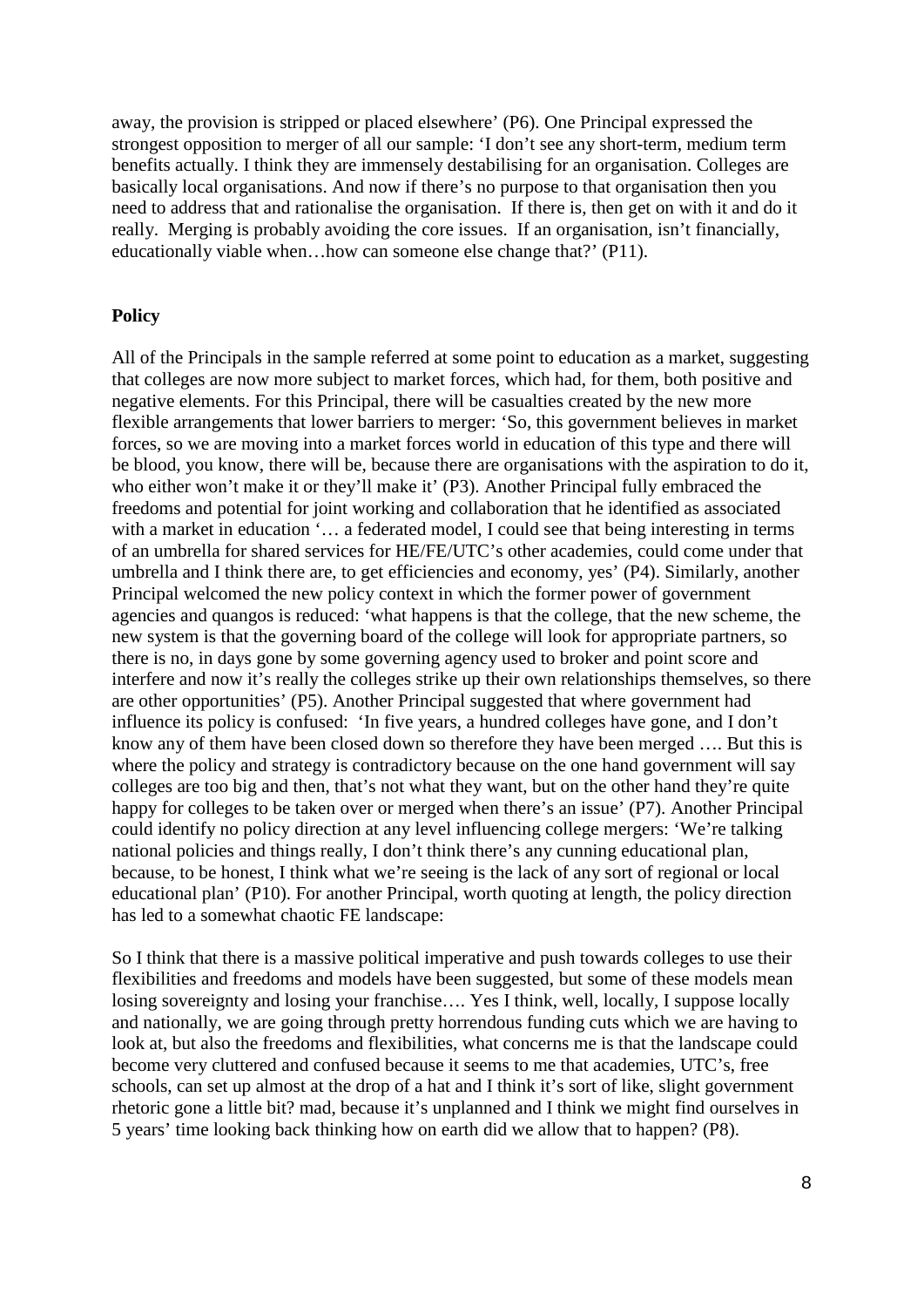### **Control**

Our final category earns its place by virtue of the number of times that Principals' ambition and desire for control is raised by our sample. Few were open enough to ascribe this motive for merger to themselves but many identified the trait in their peers; as one Principal puts it: 'I, there are lots of reasons why people have come together in different forms across the sector. Some I think are sensible and I can see why it makes a lot of sense and it adds a lot of value to the locality, others I suspect are more …, less philanthropic and more about selfinterest and making money. And that's not always necessarily…., I think is …always leading to the best use of public money' (P4). In another Principal's comments we can infer an acquisitive style of leadership: 'There's some aggressive organisations around who are quite …, who have a strategic point in life to merge and acquire other organisations which just jolts behaviour' (P11). Another Principal talked more directly in terms of 'people's personal ambition, I think has something to do …, the view of the …, I mean the Principal is very powerful in the view of the board, but the view of the Principal and the senior staff, particularly the Principal about what …, about what he or she wants to achieve, and I think there is a personal, erm, people have different views about what might or might not succeed, so that, I think the personal thing is, and the personal ambition, whatever that, whether that's right or wrong, or neither' (P5). Another Principal, worth quoting at length, was openly frank:

'The drawbacks (of being merged) are the obvious ones, all the reasons why you wouldn't do it. They are loss of local control, loss of local decision making, the risk that you don't any longer control your own purse strings and it's all of those things around control. This is a conversation which we've had endlessly over the last few months. We could talk all day about that. We have an organisation that we believe we are developing in that way that we've always wanted it to develop and sometimes we get it right and sometimes we get it wrong. This college is what I and my team have created it to be and therefore the prospect of going to another organisation and saying actually we will become part of you, there's all that drawback that you risk losing all of that, you risk losing the say so' (P2).

## **Conclusion**

A question frequently posed in the literature (see for example Abramson *et al*. 1996; Colley *et al.* 2014; Macbeth *et al*. 1995) is: collaborate or compete? The tension is well expressed by two of the Principals in our sample:

"There is no way in terms of where you are looking at your mission and values and your strategic objectives and then you look at what's happening in the funding landscape, you are not going to achieve that by maintaining your historical shape, it's impossible. Therefore, the key reasons why people have looked at it now and are looking at it now is that they are being forced to look at it. I mean I think that's a shame because I think the arguments I have put to you about why there should be, say in the (Place name) context it was a suboptimal structure in terms of too many small organisations, that applied before the financial pressures, but for other reasons people, when they are not forced to look at things, tend to just stick to the status quo, often because it does require a strategic vision and a drive that says you can be better together and you can move in terms of ambition, but you've always got the problems, be it individual Principals' self-interest, governors and local community narrow self-interest, rather than bigger picture, that's fact. That's a fact, I've worked in six / seven regions and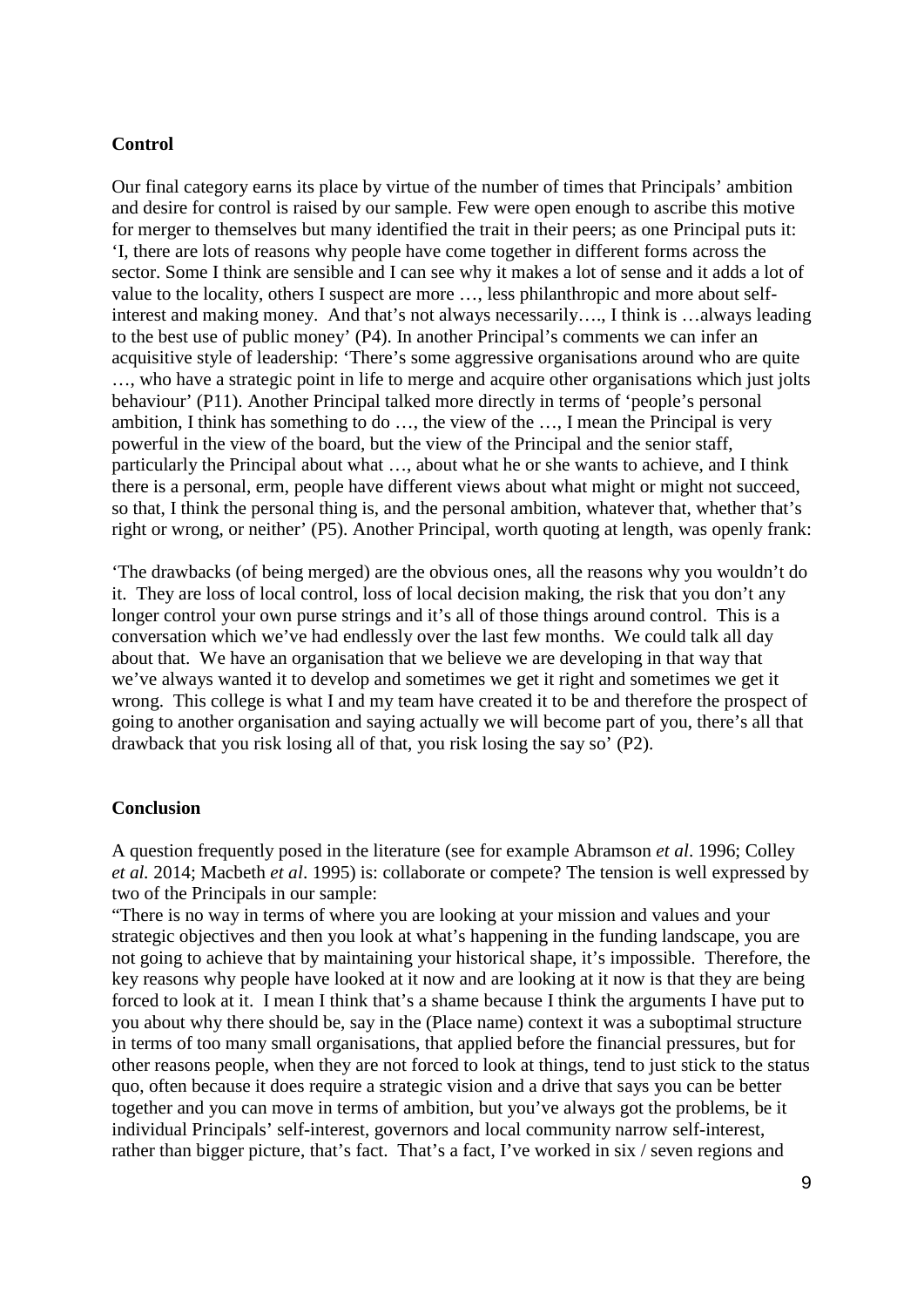it's the same everywhere. It's not just something you'd find in (Place name). The reality is, the answer to the question is simple, why there is more activity at the moment is because people who should have and could have looked to work collaboratively in the past didn't because they didn't have to. Now they are having to and in particular a lot of smaller and small / medium sized colleges are having to look at it as a way of surviving" (P4).

"I think the difficulty is that one ends up looking at all of these things as things which are competing with each other for the same people and I think if there is a way of looking at it that says we are actually all in the same business of creating skilled people to do those things that need to be done then that's got to be a more positive way of looking at it, but that's a bit pie in the sky sometimes, that's the situation with, that's why I suppose the FE sector swings from collaboration to competition every few years and I think when there is plenty of money about you collaborate in a friendly way, when there's no money about you either compete hell for leather or you collaborate in the sense that you say, ok if you can't beat them, join them" (P2).

There is a strong sense in these extracts, and throughout the conversations we had with Principals, that merger distorts the educational process to the extent that collaboration and cooperation are fundamental to good educational thinking and practice. This view is stated very explicitly by this Principal: 'the whole point of merging is the rationalisation process. So it must drip out cost. It must drip out core activities and either outsource them or use other approaches. So general uncertainty, lack of focus as a corporate body as a sort of separate entity and basically a great danger of lack of engagement with local people, schools, partners et cetera because it's more, more distant and that local knowledge is quite powerful. I'm not a proponent of that' (P11). This image that merger 'drips out' core activities is a powerful one and echoes other metaphors employed, as we have seen above, to depict a sector that is imbued with predatory behaviour and threat. Our Principals viewed merger as a clear consequence of the introduction of a real market in further education, and as a vivid expression of business interests prevailing to the cost of educational ones, insofar as learners' interests appeared to many to be put in danger by the loss of community locus and responsiveness. All this illustrates well how loosely coupled organisations in the further education sector have become, as many of our Principals feared, losing sight of mission and educational values in the search for financial stability or expansion through merger. There is a real sense in which many of these leaders felt highly constrained by the political and funding environment of FE, to the point where merger may have seemed almost inevitable. We believe this lends support to the assertion by McTavish (2006) that in part due to the local nature of FE there is a 'strategic capacity gap' within the sector (p.425).

Our thinking about institutional boundaries, and the idea of loosely coupled systems, has alerted us to the critical importance of effective leadership in steering educational organisations through hard times. In particular, we need to go on to explore how leaders can bring about transformation in their colleges without dissolution. There is no sign that merger activity is slowing in the FE sector, quite the reverse. The model of large college groups being established with an annual turnover approaching £50 million seems likely to become more common. From the evidence of this study, commercial success in a marketised FE landscape can carry a high cost of reduced community engagement, fewer educational opportunities, and severing of formerly collaborative partnership arrangements. In so far as these elements have for many years framed the core business of FE colleges, and unless college Principals can lead effectively and transformatively, we fear for the future of the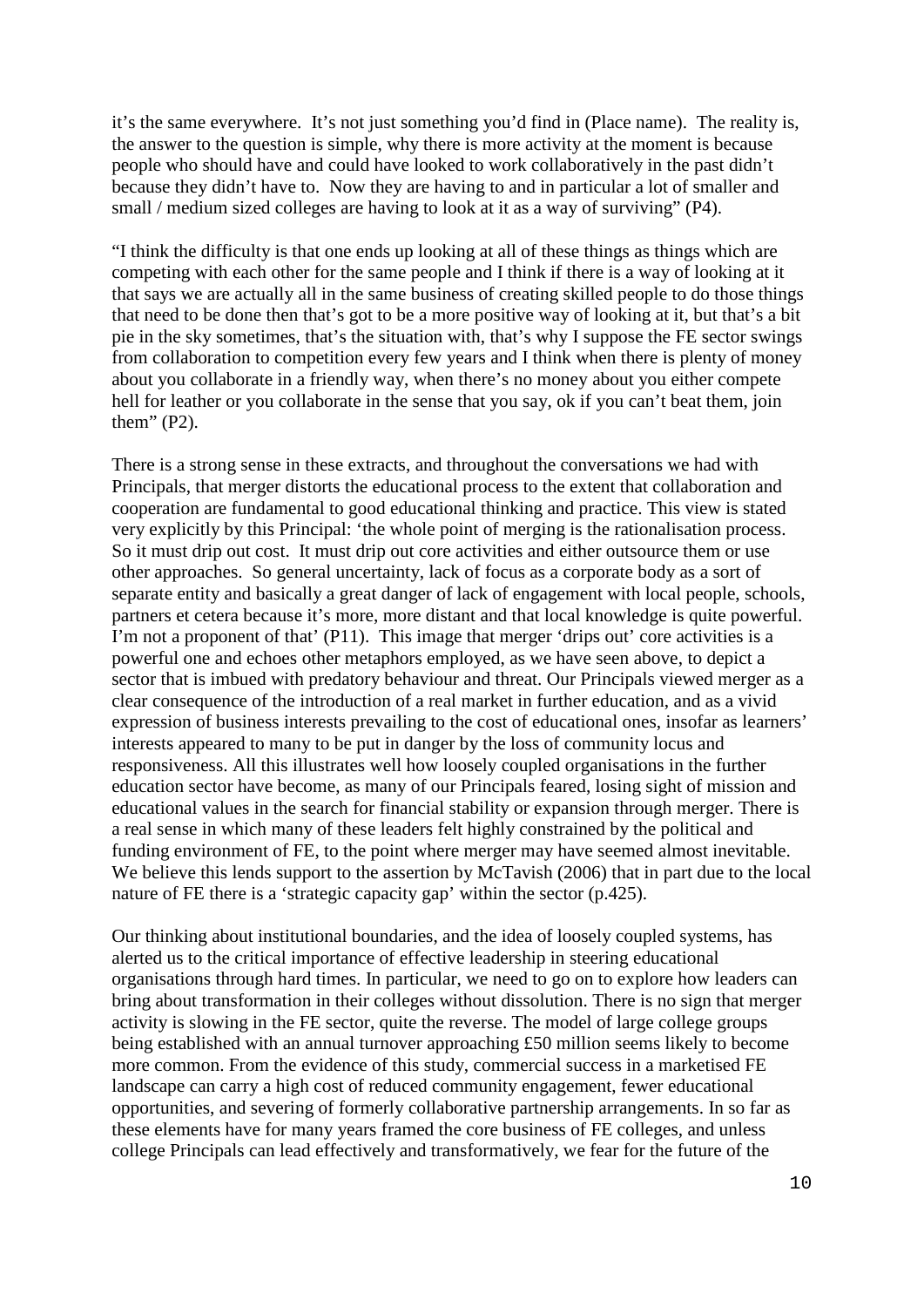sector as an engine of widening participation and educational opportunity.

# **Acknowledgement**

The author is grateful for the invaluable contribution of Ms Gemma Thomas, Research Assistant for this project.

# **End note**

Since the completion of this study, three of the colleges led by Principals in the sample group have merged, and a fourth is carrying out a government Department of Business, Innovation and Skills (BIS) Strategic Options Review.

# **References**

Abramson, M., Bird, J. and Stennett, A. (Eds) (1996). *Further and Higher Education Partnerships: The Future for Collaboration*. Buckingham: Open University Press.

Avis, J. (1998). (Im)possible dream: post-Fordism, stakeholding and post-compulsory education. *Journal of Education Policy*, 13(2), 251–263.

Bathmaker, A., Brooks, G. , Parry, G. & Smith, D. (2008). Dual‐sector further and higher education: policies, organisations and students in transition. *Research Papers in Education,*  23 (2), 125-137.

Colley, H., C. Chadderton and L. Nixon (2014). Collaboration and contestation in further and higher education partnerships in England: a Bordieusian field analysis, *Critical Studies in Education*, 55 (2), 104-121.

Currie, G., Humphreys, M., Ucbasaran, D. and McManus, S. (2008). Entrepreneurial leadership in the English public sector: paradox or possibility? *Public Administration* 86 (4), 987-1008.

Department for Education (DfE). (1992). *Further and Higher Education Act*. London: HMSO.

Department of Education and Science (DfES). (1988). *Education Reform Act*. London: HMSO.

Elliott, G. (2013). Critical practice leadership in post-compulsory education, *Educational Management, Administration and Leadership*, first published on-line on November 7, 2013 [http://ema.sagepub.com/content/early/2013/11/06/1741143213494891.](http://ema.sagepub.com/content/early/2013/11/06/1741143213494891)

Elliott, G. and Crossley, M. (1994). Beyond incorporation: policy and practice, *Educational Management and Administration* 21 (3) 188-197.

Elliott, G. and Hall, V. (1994). FE inc: business orientation in further education and the introduction of human resource management. *School Organisation*, 14 (1), 3-10.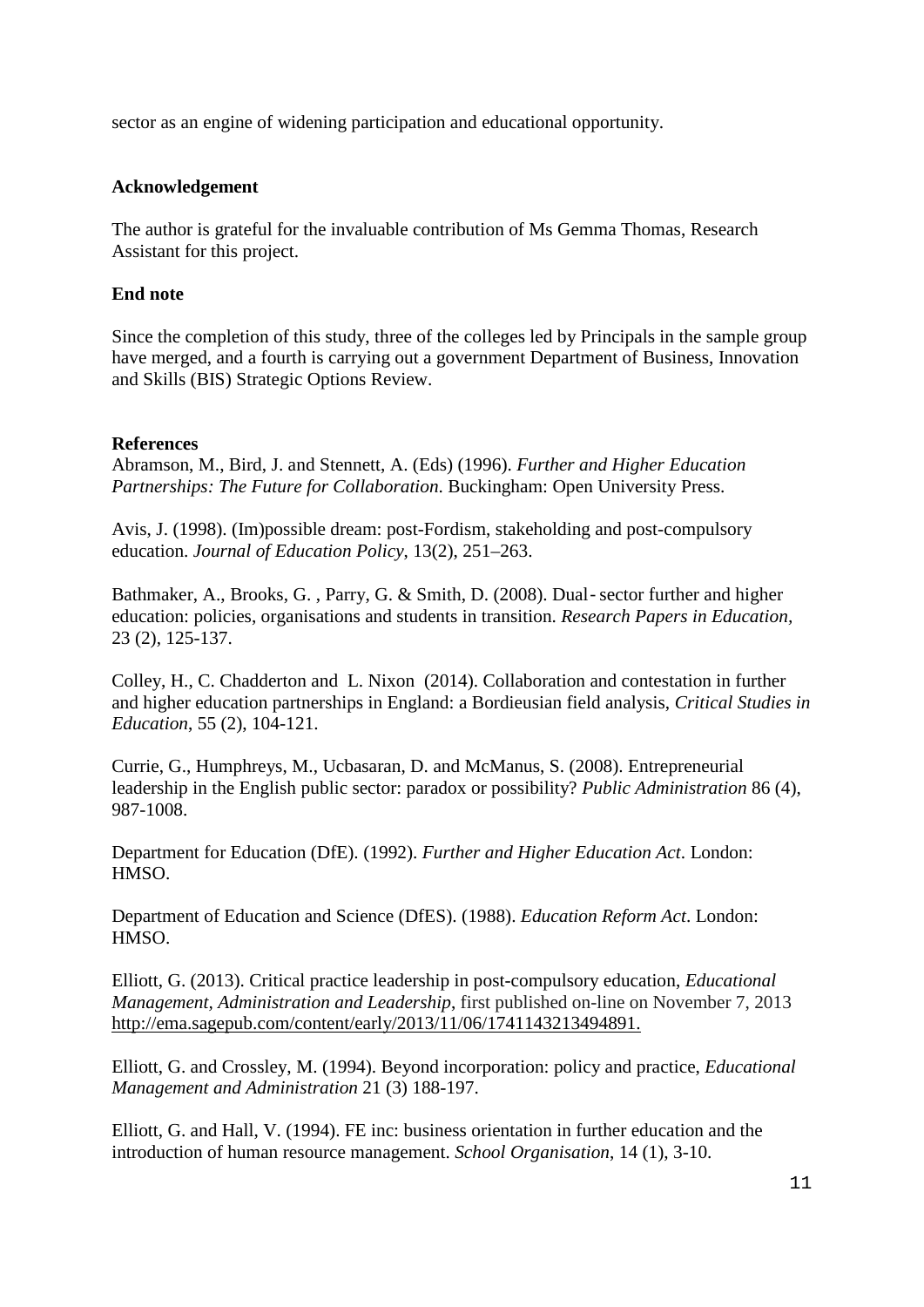Gleeson, D. (1996). Postcompulsory education in a post-industrial and post-modern age. in J. Avis, M. Bloomer, G. Esland, D. Gleeson & P. Hodkinson (Eds.) *Knowledge and Nationhood*. London: Cassell.

Gleeson, D., Davies, J. and Wheeler, E. (2005). On the making and taking of professionalism in the further education workplace. *British Journal of Sociology of Education,* 26(4), 445- 460.

Gleeson, D. and Knights, D. (2006). Challenging Dualism: Public Professionalism in 'Troubled' Times. *Sociology* 40(2), 277-295.

Goddard-Patel, P. and Whitehead, S. (2001). The mechanics of 'Failure' in Further Education: The case of Bilston Community College. *Policy Studies, 22* (3/4), 181-195.

Iszatt-White, M., Randall, D., Rouncefield, M., and Graham, C. (2011). *Leadership in Post-Compulsory Education.* London: Continuum.

Jameson, J. (2006a). *Leadership in Post-Compulsory Education: Inspiring Leaders of the Future. London: Routledge*

Jameson, J. (2006b). The authenticity of metaphors of transformational leadership in Further Education, [http://www.leeds.ac.uk/educol/documents/157451.htm,](http://www.leeds.ac.uk/educol/documents/157451.htm) Accessed 11 November 2015.

Jameson, J. and Andrews, M. (2008). *Trust and Leadership in the Lifelong Learning Sector.*  Lancaster CEL Research Programme 2007-8. [https://www.lancaster.ac.uk/media/lancaster](https://www.lancaster.ac.uk/media/lancaster-university/content-assets/documents/lums/lsis/r11.pdf)[university/content-assets/documents/lums/lsis/r11.pdf](https://www.lancaster.ac.uk/media/lancaster-university/content-assets/documents/lums/lsis/r11.pdf) Accessed 11 November 2015.

Kerfoot, D. & Whitehead, S. (2000). Keeping all the balls in the air: FE and the masculine/ managerialist subject. *Journal of Further and Higher Education,* 24(2), 183–201.

Leathwood, C. (2000). Happy families? Pedagogy, management and discourses of control in the corporatised further education college. *Journal of Further and Higher Education*, 24(2), 163–182.

Lumby, J. (2002). Distributed leadership in colleges: leading or misleading? Keynote paper presented at the *BELMAS Annual Conference,* Birmingham, September.

Macbeth, A., McCreath, D., & Aithinson, J. (Eds.) (1995). *Collaborate or Compete? Educational partnerships in a market economy.* London: The Falmer Press.

McTavish, D. (2006). Further Education Management Strategy and Policy. Educational Management, Administration and Leadership, 34(3), 411-428.

Mintzberg, H. (1979). The Structuring of Organizations. Englewood Cliffs, NJ: Prentice-Hall.

Orr, K. (2009). *Performativity and professional development: the gap between policy and practice in the English further education sector. Research in Post-Compulsory Education, 14*